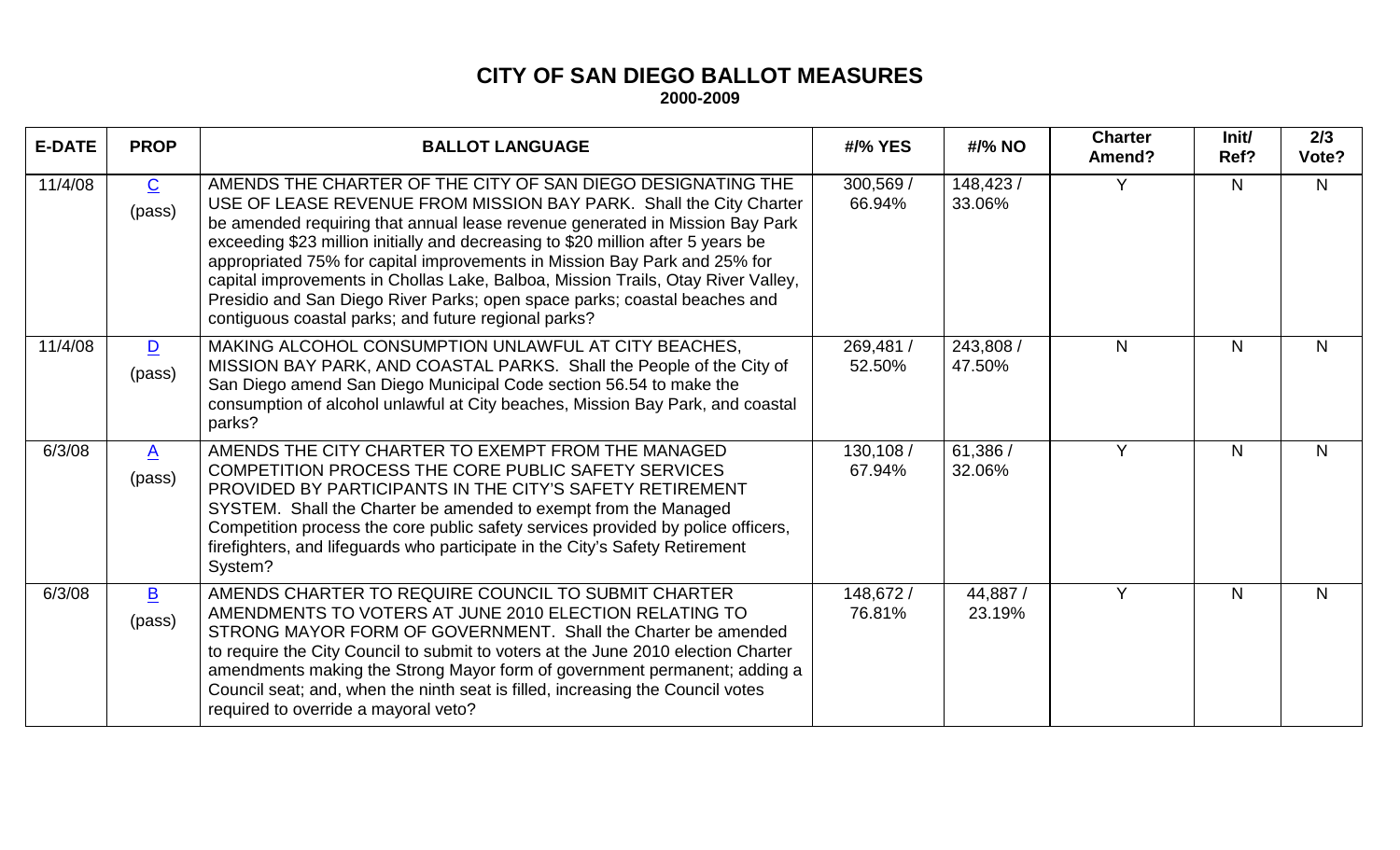| <b>E-DATE</b> | <b>PROP</b>                       | <b>BALLOT LANGUAGE</b>                                                                                                                                                                                                                                                                                                                                                                                            | #/% YES             | #/% NO             | <b>Charter</b><br>Amend? | Init/<br>Ref? | 2/3<br>Vote?   |
|---------------|-----------------------------------|-------------------------------------------------------------------------------------------------------------------------------------------------------------------------------------------------------------------------------------------------------------------------------------------------------------------------------------------------------------------------------------------------------------------|---------------------|--------------------|--------------------------|---------------|----------------|
| 6/3/08        | $\overline{C}$<br>(pass)          | AMENDS CITY CHARTER RELATING TO CHIEF FINANCIAL OFFICER, CITY<br>AUDITOR, INDEPENDENT BUDGET ANALYST, TREASURER, AND AUDIT<br>COMMITTEE. Shall the Charter be amended to establish the positions, roles<br>and responsibilities of Chief Financial Officer, City Auditor, and Independent<br>Budget Analyst; modify the City Treasurer appointment process; and create an<br><b>Audit Committee?</b>              | 122,065 /<br>63.00% | 71,680 /<br>37.00% | Y                        | N             | N              |
| 11/7/06       | $\overline{\mathbf{B}}$<br>(pass) | AMENDS THE CITY CHARTER TO CHANGE THE APPROVAL PROCESS<br>FOR INCREASES IN CITY EMPLOYEES' RETIREMENT SYSTEM BENEFITS.<br>Shall the Charter be amended to require voter approval for any increases in<br>retirement system benefits for public employees?                                                                                                                                                         | 214,788<br>69.94%   | 92,302<br>30.06%   | Y                        | $\mathsf{N}$  | N              |
| 11/7/06       | $\overline{C}$<br>(pass)          | AMENDS THE CITY CHARTER TO ALLOW FOR<br>CONTRACTING OUT OF CITY SERVICES. Shall the Charter be amended to<br>allow the City to contract services traditionally performed by City civil service<br>employees if determined to be more economical and efficient while maintaining<br>the quality of<br>services and protecting the public interest?                                                                 | 185,688<br>60.37%   | 121,906<br>39.63%  | Y                        | $\mathsf{N}$  | N              |
| 7/26/05       | $\underline{A}$<br>(pass)         | ACCEPTING THE OFFER OF THE FEDERAL GOVERNMENT TO ACCEPT<br>TITLE TO THE MT. SOLEDAD VETERANS MEMORIAL PROPERTY. Shall the<br>City of San Diego donate to the federal government all of the City's rights, title,<br>and interest in the Mt. Soledad Veterans Memorial property for the federal<br>government's use of the property as a national memorial honoring veterans of<br>the United States Armed Forces? | 197,125<br>75.96%   | 62,373<br>24.04%   | N.                       | N             | Y              |
| 11/2/04       | $\overline{\mathsf{D}}$<br>(pass) | AMENDS THE CHARTER OF THE CITY OF SAN DIEGO BY ADDING<br>SECTION 216.1, ACCESS TO GOVERNMENT INFORMATION. Shall the City<br>Charter be amended to provide that the people have the right of access to<br>information concerning the conduct of the people's business?                                                                                                                                             | 337,887<br>82.56%   | 71,369<br>17.44%   | Y                        | $\mathsf{N}$  | N <sub>1</sub> |
| 11/2/04       | <u>目</u><br>(pass)                | AMENDS THE CHARTER OF THE CITY OF SAN DIEGO BY AMENDING<br>SECTIONS 40 AND 41(D) TO PROVIDE FOR INDEPENDENT LEGAL<br>COUNSEL FOR THE ETHICS COMMISSION. Shall the City Charter be<br>amended to enable the Ethics Commission to retain its own legal counsel, rather<br>than be represented by the City Attorney whose clients include City Officials who<br>may be investigated by the Ethics Commission?        | 309,091<br>77.14%   | 91,600<br>22.86%   | Y                        | N             | N              |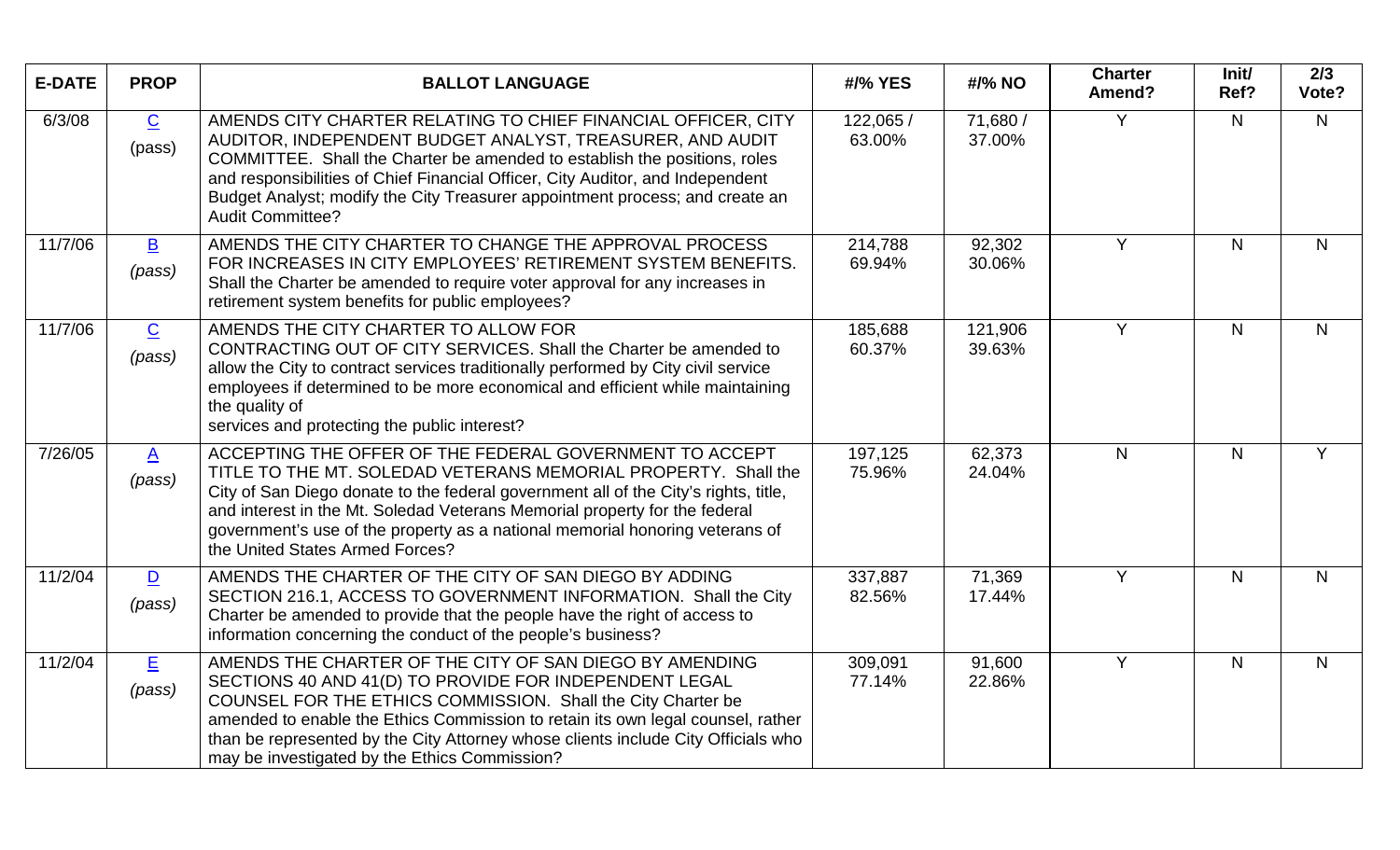| <b>E-DATE</b> | <b>PROP</b>                        | <b>BALLOT LANGUAGE</b>                                                                                                                                                                                                                                                                                                                                                                                                                                                                                                       | #/% YES           | #/% NO            | <b>Charter</b><br>Amend? | Init/<br>Ref? | 2/3<br>Vote?   |
|---------------|------------------------------------|------------------------------------------------------------------------------------------------------------------------------------------------------------------------------------------------------------------------------------------------------------------------------------------------------------------------------------------------------------------------------------------------------------------------------------------------------------------------------------------------------------------------------|-------------------|-------------------|--------------------------|---------------|----------------|
| 11/2/04       | E<br>(pass)                        | AMENDS THE CHARTER OF THE CITY OF SAN DIEGO BY ADDING<br>ARTICLE XV TO PROVIDE FOR A STRONG MAYOR FORM OF<br>GOVERNANCE. Shall the City Charter be amended to change from a City<br>Manager structure of government to a Strong Mayor structure of government for<br>a five year trial period starting January 1, 2006?                                                                                                                                                                                                      | 209,773<br>51.43% | 198,097<br>48.57% | Y                        | N             | $\mathsf{N}$   |
| 11/2/04       | G<br>(pass)                        | AMENDS THE CITY CHARTER RELATING TO CITY CONTRIBUTIONS TO<br>THE RETIREMENT SYSTEM. Shall the City Charter be amended to preclude<br>any future multi-year agreement between the City and the Retirement Board<br>delaying full actuarial funding of City contributions to the Retirement System, and<br>defining the amortization schedules to be used for payment of costs associated<br>with past service liability and costs associated with reducing the unfunded<br>accrued actuarial liability of the pension system? | 202,238<br>53.58% | 175,242<br>46.42% | Y                        | N             | N <sub>1</sub> |
| 11/2/04       | H<br>(pass)                        | AMENDS THE CITY CHARTER TO CHANGE THE COMPOSITION OF THE<br>RETIREMENT BOARD. Shall the Charter be amended to change the<br>composition of the Retirement Board as follows: seven highly qualified citizen<br>appointees without interests in the City's pension system, four members elected<br>from classifications of active membership (one police, one fire, two general), one<br>member elected from the ranks of the retired, and one member appointed by the<br>City Manager from City management?                   | 247,646<br>64.77% | 134,727<br>35.23% | Y                        | N             | N              |
| 11/2/04       | <u>J</u><br>(fail)                 | TRANSIENT OCCUPANCY TAX. Shall the City Charter and the San Diego<br>Municipal Code be amended to increase the transient occupancy tax (TOT) paid<br>solely by hotel and motel visitors from 10.5 % to 13 % to be used for general<br>governmental purposes?                                                                                                                                                                                                                                                                 | 175,031<br>41.59% | 245,805<br>58.41% | Y                        | $\mathsf{N}$  | $\mathsf{N}$   |
| 11/2/04       | $\underline{\mathsf{K}}$<br>(fail) | MOUNT SOLEDAD NATURAL PARK. Shall the City be authorized to remove<br>from dedicated park status and sell to the highest bidder a portion of Mount<br>Soledad Natural Park, subject to a lease to the Mount Soledad Memorial<br>Association to preserve and maintain the existing granite walls and plaques, and<br>to transfer ownership of the cross to the new buyer who will determine whether<br>to maintain, relocate, or remove the cross or to replace it with another<br>appropriate monument?                      | 177,062<br>40.82% | 256,745<br>59.18% | $\mathsf{N}$             | N             | Y              |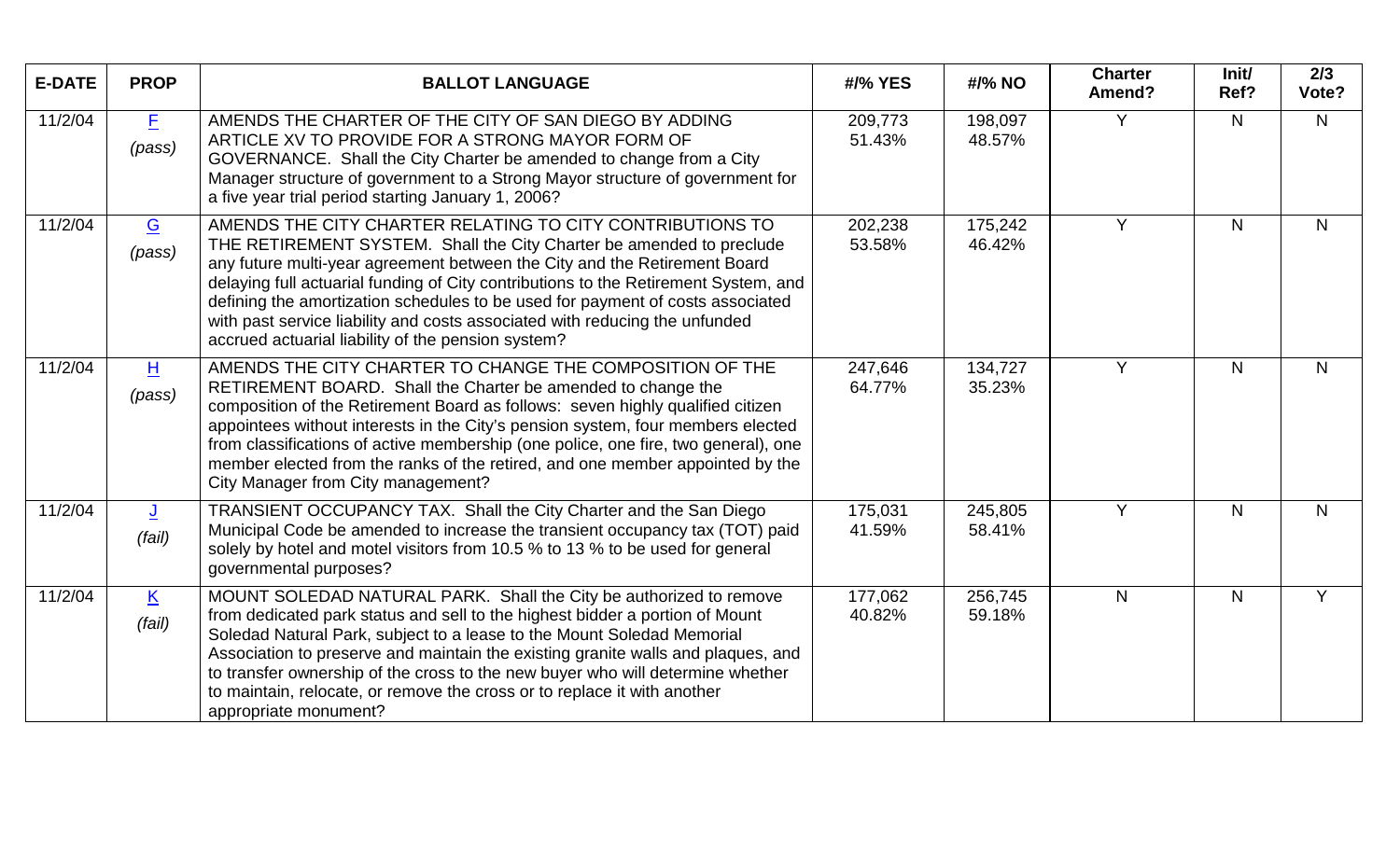| <b>E-DATE</b> | <b>PROP</b>                        | <b>BALLOT LANGUAGE</b>                                                                                                                                                                                                                                                                                                                                                                                                                                                                                                       | #/% YES           | #/% NO            | <b>Charter</b><br>Amend? | Init/<br>Ref?  | 2/3<br>Vote?   |
|---------------|------------------------------------|------------------------------------------------------------------------------------------------------------------------------------------------------------------------------------------------------------------------------------------------------------------------------------------------------------------------------------------------------------------------------------------------------------------------------------------------------------------------------------------------------------------------------|-------------------|-------------------|--------------------------|----------------|----------------|
| 3/2/04        | $\overline{\mathbf{B}}$<br>(pass)  | AMENDS THE CHARTER OF THE CITY OF SAN DIEGO BY ADDING<br>SECTION 94.4, CONSTRUCTION MANAGER AT RISK CONTRACTS. Shall<br>the City Charter be amended to permit the award of public works construction<br>contracts using a combination of (1) design review and management services,<br>and (2) construction and construction management services; for a guaranteed<br>maximum price pursuant to a process of competitive negotiation conducted as<br>required by the Charter or Municipal Code?                              | 111,008<br>50.12% | 110,474<br>49.88% | $\vee$                   | $\mathsf{N}$   | $\mathsf{N}$   |
| 3/2/04        | $\underline{\mathbf{C}}$<br>(fail) | EMERGENCY SERVICES, ROADS, PARKS, TOURISM AND OTHER<br>SPECIFIED USES ORDINANCE. Shall the City increase the transient<br>occupancy tax (TOT) paid by hotel and motel visitors by 2.5%, and shall these<br>funds, along with some current TOT funds, be earmarked to fund Fire-Rescue<br>and Policy emergency services, equipment and facilities; road improvements;<br>park and coastal improvements; tourism promotion; and library and arts<br>programs; and shall public audits be conducted of the uses of these funds? | 152,027<br>61.76% | 94,140<br>38.24%  | N.                       | N              | Y              |
| 11/5/02       | $\mathbf{A}$<br>(pass)             | AFFORDABLE HOUSING FOR THE CITY OF SAN DIEGO. Do voters<br>authorize the potential development, construction, and/or acquisition of up to<br>5,000 low rent apartments and town homes scattered throughout the City for<br>seniors, families, and persons with disabilities earning lower incomes? Any<br>affirmative vote on this measure has no fiscal impact, nor does it grant approval<br>for any specific project, as each would go through the public review process.                                                 | 178,087<br>69.3%  | 78,870<br>30.6%   | N                        | $\mathsf{N}$   | N              |
| 3/5/02        | $\mathbf{B}$<br>(pass)             | AMENDS THE CHARTER OF THE CITY OF SAN DIEGO BY ADDING<br>SUBSECTION (d) TO SECTION 41 GRANTING SUBPOENA POWER TO THE<br>SAN DIEGO ETHICS COMMISSION. Shall the City Charter be amended to<br>grant subpoena power to the San Diego Ethics Commission?                                                                                                                                                                                                                                                                        | 107,663<br>66.9%  | 53,261<br>33.0%   | Y                        | N <sub>1</sub> | N <sub>1</sub> |
| 3/5/02        | $\underline{\mathbf{C}}$<br>(fail) | AMENDS THE CHARTER OF THE CITY OF SAN DIEGO BY AMENDING<br>SECTION 141 CONCERNING THE CITY EMPLOYEES' RETIREMENT<br>SYSTEM. Shall the City Charter be amended to change the vesting requirement<br>of the City Employees' Retirement System from ten years to five years?                                                                                                                                                                                                                                                    | 78,253<br>48.8%   | 81,977<br>51.1%   | Y                        | $\mathsf{N}$   | N              |